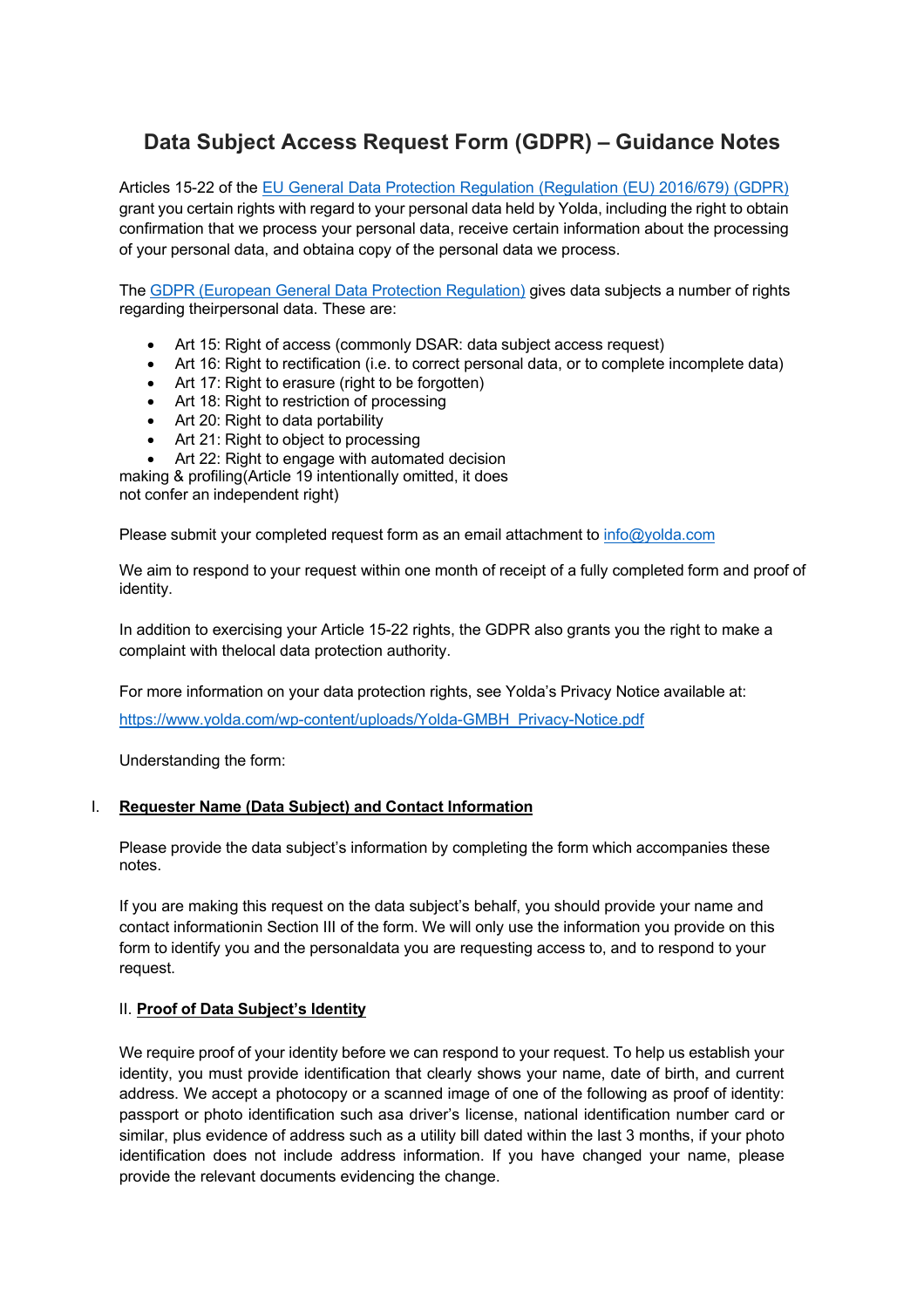If you do not have any of these forms of identification available, please contact info@yolda.com for advice on other acceptable forms of identification.

We may request additional information from you to help confirm your identity and your right to data, and to provideyou with the personal data we hold about you. We reserve the right to refuse to act on your request if we are unable to identify you.

### III.**Requests Made on a Data Subject's Behalf**

Please complete section III of the form with your name and contact details if you are acting on the data subject'sbehalf.

We require proof of your identity before we can respond to your access request. To help us establish your identity, you must provide identification that clearly shows your name, date of birth, and current address. We accept a photocopy or a scanned image of one of the following as proof of identity: passport or photo identificationsuch as a driver's license, national identification number card or similar, plus evidence of address such as a utility bill dated within the last 3 months, if your photo identification does not include address information.

If you do not have any of these forms of identification available, please contact info@yolda.com for advice on other acceptable forms of identification.

We also require proof of the data subject's identity before we can respond to the request. To help us establish thedata subject's identity, you must provide identification that clearly shows the data subject's name, date of birth, and current address. We accept a photocopy or a scanned image of one of the following as proof of identity: passport or photo identification such as a driver's license, national identification number card or similar, plus evidence of address such as a utility bill dated within the last 3 months, if the data subject's photo identification does not include address information. If the data subject has changed their name, please provide the relevant documents evidencing the change.

We accept a copy of the following as proof of your legal authority to act on the data subject's behalf: a written consent signed by the data subject and dated within the last 3 months, a certified copy of a Power of Attorney, orevidence of parental responsibility.

We may request additional information from you to help confirm your identity or the data subject's identity. We reserve the right to refuse to act on your request if we are unable to identify the data subject or verify your legalauthority to act on the data subject's behalf.

## IV. **Information Requested:**

**Please read our Privacy Policy available at https://www.yolda.com/wpcontent/uploads/Yolda-GMBH\_Privacy-Notice.pdf relating to the type of request you wish to make, and then provide information bycompleting the form which accompanies these notes.**

To help us process your request quickly and efficiently, please provide as much detail as possible about the personal data you are requesting access to. Please include time frames, dates, names, types of documents, filenumbers, or any other information to help us locate your personal data.

We will contact you for additional information if the scope of your request is unclear or does not provide